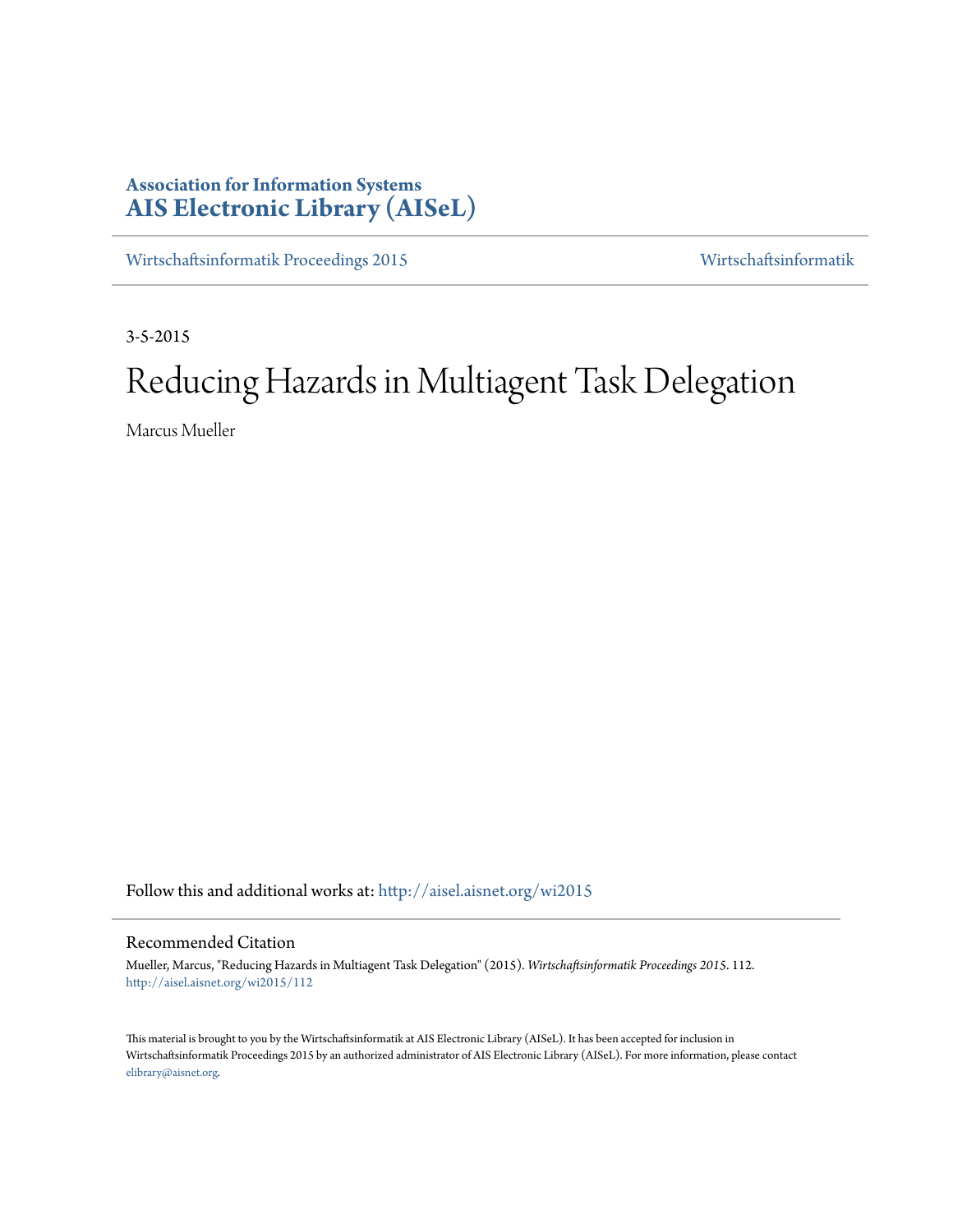# **Reducing Hazards in Multiagent Task Delegation**

Marcus Mueller<sup>1</sup>

<sup>1</sup> University of Hohenheim, Information Systems 2, Stuttgart, Germany marcus.mueller@uni-hohenheim.de

**Abstract.** Delegation of tasks is a basic pattern of numerous interactions within multiagent systems. Since agents are selfish and exploit local knowledge about their actions as well as the environment, delegators face the hazard of losing outcome due to self-serving behavior of the "employed" agent. This research work adopts the economic theory of agency to study delegation relationships in multiagent systems and to design a mechanism for task delegation that prevents delegators from losing outcomes in such relationships. The contribution of this work is a mechanism for task delegation considering the economic situation of agents. The paper proposes the results of a simulation study to demonstrate the usefulness and efficacy of the provided artifact.

**Keywords:** Agency Theory, Multiagent System, Task Delegation

# **1 Introduction**

Raising the flexibility of production lines, logistics networks, and whole business ecosystems is one of the core objectives in the field of Industry 4.0. Shifting tasks from centralized units to local entities is a very promising and important change of paradigms in today's industries. With multiagent systems (MAS), the computer science contributes a useful and in parts already adopted, basic technology to delegate tasks in Industry 4.0 scenarios, e.g. within self-organizing Smart Factories.

Delegation of tasks is a pervasive phenomenon and a major issue in MAS. This importance is reflected by the majority of the definitions of the term "agent" that make explicit references to task delegation [1] and the seminal contract net protocol introduced as a basic mechanism for task delegation into the MAS-community since the early literature [2]. This paper use the term "manager" for the delegating and "contractor" for the adopting software agent. Recent years in MAS research have witnessed interest in mechanisms to decide whether to delegate a task or not and, if yes, to whom a task should be delegated at best. While the first question is answered by different "make-or-buy" decision models, the latter includes the question if the contractor is trustworthy. Solutions to this problem are mutual models of trust, the software agents build up and keep updated (e.g. by learning). Using such models, the manager tries to determine the likelihood that the delegation will fail [3]. Other approaches rely on policies [4] or organizational rules [5]. In light of this fast growing literature, it is important to understand and to mitigate problems in delegation rela-

<sup>12&</sup>lt;sup>th</sup> International Conference on Wirtschaftsinformatik,

March 4-6 2015, Osnabrück, Germany

Mueller, M. (2015): Reducing Hazards in Multiagent Task Delegation, in: Thomas. O.; Teuteberg, F. (Hrsg.): Proceedings der 12. Internationalen Tagung Wirtschaftsinformatik (WI 2015), Osnabrück, S. 1679-1693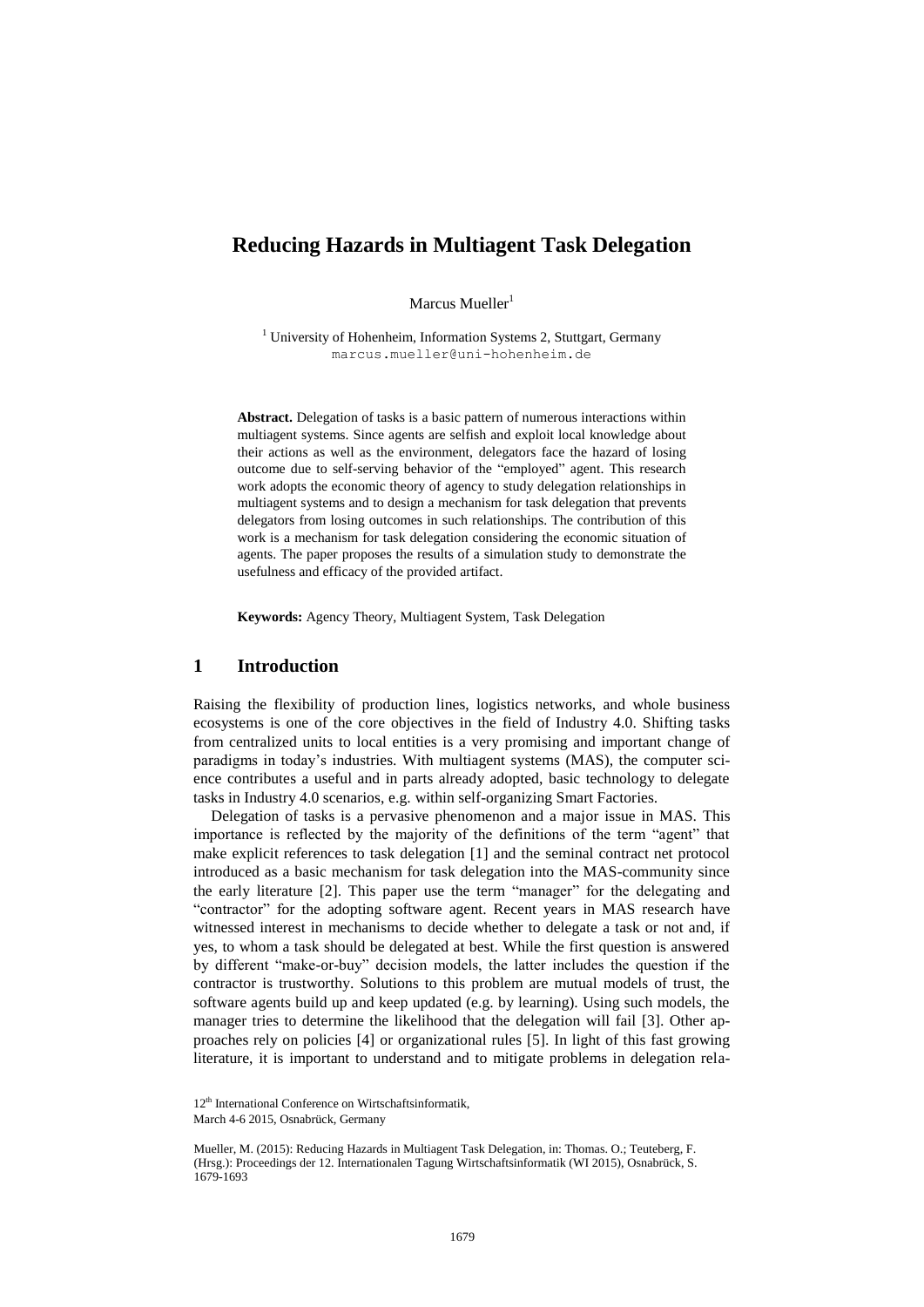tionships mainly caused by self-interested contractors [1]. Consider a situation in which a manager cannot monitor the contractors' actions. Outcomes are not only influenced by the actions but also by an unpredictable external disturbance that is not verifiably by the manager. The only verifiable signal is the outcome at the end of the relationship. In such situations contractors will minimize their effort because they cannot be monitored and they can excuse low outcomes with disturbances that are beyond their control – even if this is a cheating behavior. Managers cannot infer from outcomes that a contractor's effort was low or high and thus cannot blame contractors for low effort. Subsequently, managers face the hazard of losing outcome.

Economic agency theory (EAT) deals with such situations of task delegation since the early 1970ies and provide formal frameworks and feasible means for analyzing and solving a broad class of problems in delegation relationships for the manager (in terms of agency theory: the principal) [6]. Up until recently, the findings of EAT are not reflected [appropriate](http://dict.leo.org/ende/index_de.html#/search=appropriate&searchLoc=0&resultOrder=basic&multiwordShowSingle=on) by the MAS community like this was done with game and decision theory. The present paper at hand sheds more light on the conflicts of interest as well as incentive problems and provides a mechanism for incentive compatible task delegation in MAS. In a task delegation relationship, one software agent (manager) hands over a task to another software agent (contractor). The manager's outcomes are directly related to the actions of the contractors. To perform an action, the contractor has to spend effort. Outcomes are not only affected by the contractors' actions but also by external disturbances not verifiable by the manager. Manager and contractor are able to verify the outcome at the end of the relationship at zero costs in an [undis](http://dict.leo.org/ende/index_de.html#/search=undisputed&searchLoc=0&resultOrder=basic&multiwordShowSingle=on)[puted](http://dict.leo.org/ende/index_de.html#/search=undisputed&searchLoc=0&resultOrder=basic&multiwordShowSingle=on) way. Agents are self-interested and maximize their own objective function.

It is further assumed that managers cannot monitor the contractors' actions – all actions are hidden from the manager. Therefore, the problem of "hidden actions" [7] is addressed. EAT suggests introducing incentive mechanisms into task delegation [6]. To reduce hazards in multiagent task delegation, the paper adopts this suggestion and develops an incentive compatible task delegation mechanism. The mechanism is evaluated by a simulation study that shows evidence for the method's efficacy. *The leading research question in this paper is how such a mechanism has to be designed in order to maximize the manager's outcomes.*

The remainder of this paper is organized as follows. In section 2, the theoretical background is described and approaches in the extant literature are analyzed. In section 3, the research method is introduced. Section 4 outlines the formal framework and proposes a novel task delegation mechanism. In section 5, the experimental setup and the results of the simulation study are provided. Section 6 concludes the paper.

# **2 Theoretical Background**

#### **2.1 Economic Agency Theory**

Agency theory has its roots in information economics and deals with delegation relationships characterized by an asymmetric distribution of information about contractor's characteristics, contractor's actions or states of the world [6]. Depending on the type of information asymmetry, the manager faces corresponding problems like hid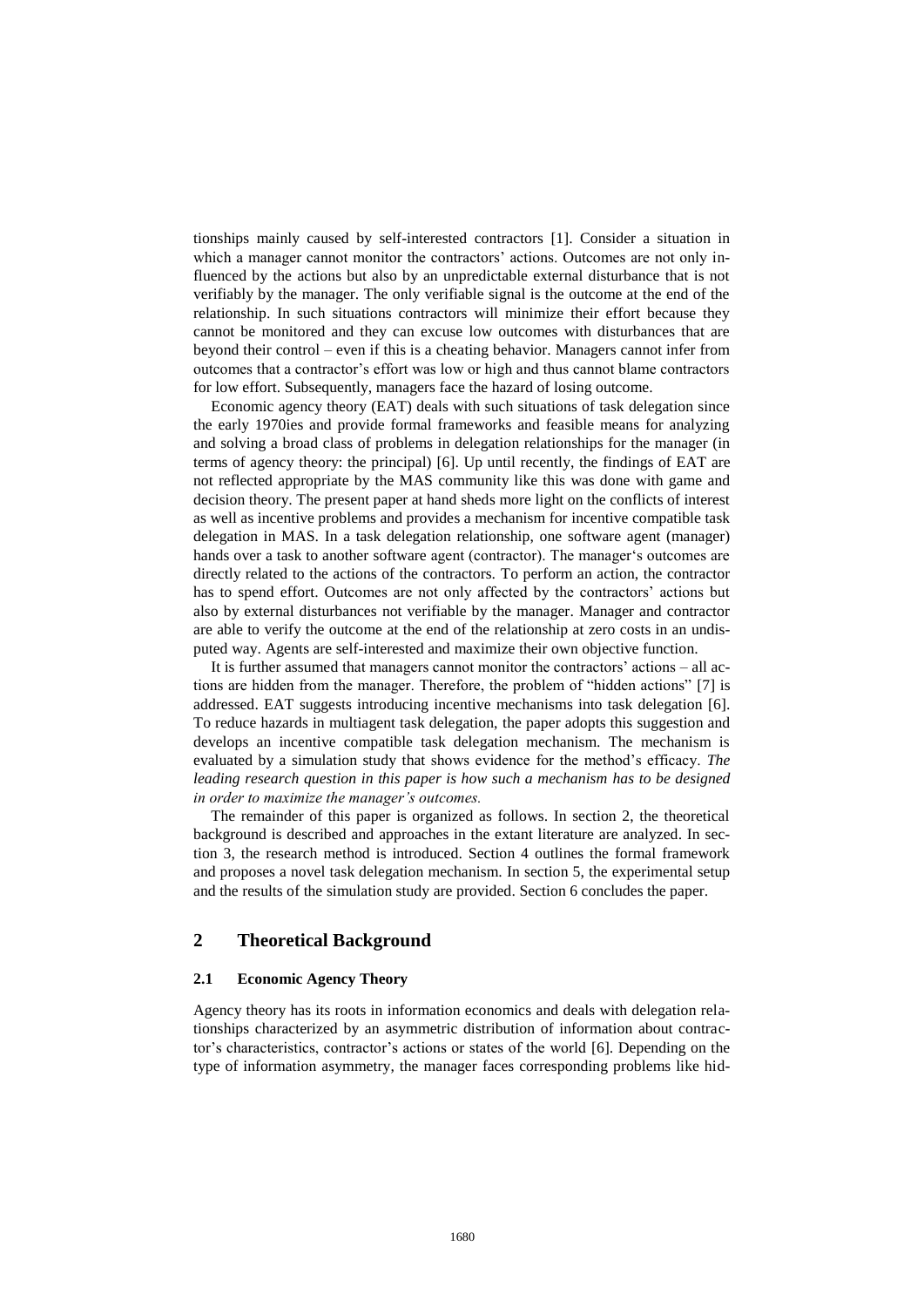den characteristics, hidden action and hidden information – all followed by a loss of outcome for the manager. The paper focuses on hidden action as a class of problems where the manager cannot observe the contractors' actions without additional (and therefore costly) means. It is assumed that contractors are self-interested and maximize their own objective function. External disturbances exist as a random component that can't be observed by the managers [6]. This situation is summarized in figure 1 based on seminal papers published in journals rated with  $A<sub>+</sub>$  or A in the JO 2-ranking.



**Fig. 1.** Agency relationship with hidden action

Economic literature provides numerous variations and advancements of this standard two side, one stage, one period, one contract model with only one signal (outcome).

To give an overview of advanced agency models, relevant economic outlets were searched by appropriate terms (e.g. common agency) to retrieve recent papers published after 2000. Additionally, fundamental papers in agency theory, like [7], were included in the search space. During decades, economists built up a comprehensive knowledge base of delegation patterns exploitable for MAS researchers. So common agency models deal with additional problems evolving from multiple managers delegating tasks to the same contractor [9]. So managers [compete](http://dict.leo.org/ende/index_de.html#/search=compete&searchLoc=0&resultOrder=basic&multiwordShowSingle=on) [with](http://dict.leo.org/ende/index_de.html#/search=with&searchLoc=0&resultOrder=basic&multiwordShowSingle=on) each other for the contractor's resources and had to take into account, that other managers' offers influence the effectiveness of their own offer. In settings with only one manager but more than one contractor (team of contractors), the manager faces the supplementary problems of free riding and production externalities [10]. A combination of both is reached in models with multiple managers and multiple contractors [11]. If the agency relationship is multi-staged, the contractor on one stage is the manager for another contractor on the subsequent stage [at](http://dict.leo.org/ende/index_de.html#/search=at&searchLoc=0&resultOrder=basic&multiwordShowSingle=on) [the](http://dict.leo.org/ende/index_de.html#/search=the&searchLoc=0&resultOrder=basic&multiwordShowSingle=on) [same](http://dict.leo.org/ende/index_de.html#/search=same&searchLoc=0&resultOrder=basic&multiwordShowSingle=on) [time.](http://dict.leo.org/ende/index_de.html#/search=time&searchLoc=0&resultOrder=basic&multiwordShowSingle=on) In this environment, the problem of federation is added to the agency relationship [12]. Contractors on subsequent stages are able to federate to the detriment of the manager on the very first stage.

If agency relationships repeat (in a finite or infinite time horizon) all parties are able to learn from previous periods and will adapt their behaviors. This makes it necessary to consider history-dependent preferences for effort spending [13]. In settings in which the manager allocates more than one contract to a contractor at the same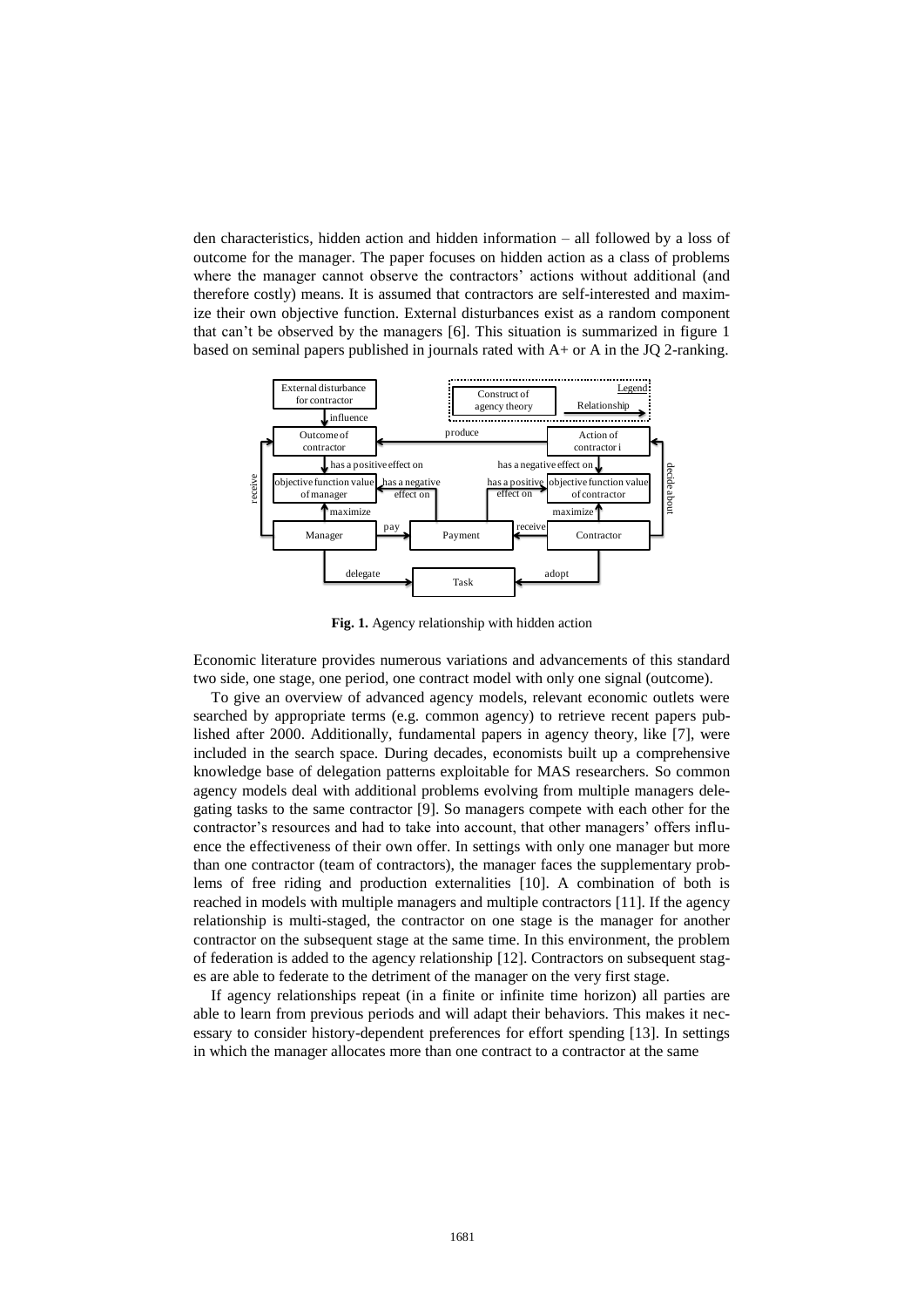

**Fig. 2.** Cause-effect model for the effectiveness of incentive schemes

time the manager must be aware of the mutual influences between these contracts. If one contract commits the contractor to produce a certain result while another asks for maintenance work, contractors will neglect maintenance if they are paid according to their production outcome [14]. While the contractor in the standard model produces only one verifiable signal (the outcome) multi-signal models assume that there are additional signals that allows managers for evaluating contractors' actions. But this raise questions about [weighting](http://dict.leo.org/ende/index_de.html#/search=weighting&searchLoc=0&resultOrder=basic&multiwordShowSingle=on) or inconsistency of different signals [15].

Up until recently, economists also developed a bunch of means for solving agency problems in different settings and to effectively mitigate hazards for managers. Beside means for allowing to monitor contractors' actions and for unveiling information about external disturbances [15], economists mainly developed methods to incentivize contractors to behave congruent to the managers objectives [16]. Since incentives were identified as the most promising tool to overcome agency problems [17], this work is grounded on this knowledge and introduces incentives schemes in multiagent task delegation mechanisms. Incentives schemes affect the contractor's objective function so that it gets congruent with the objective function of the manager. This is done by a conditioned payment of the contractor depending on the produced outcome. Graphically, this lead to a new directed edge in figure 1 that connects "outcome of contactor" with "payment". A higher outcome induces higher payments. As simple it sounds in the first view the more complex it gets on the operational level of designing the incentive scheme [18]: Who should receive the payment – especially in teams of contractors where outcome cannot be assigned to a specific contractor (team production)? When should the incentive be paid – immediately or in future to avoid shortsightedness of the contractor? Should the incentive payment only be based on the actual outcome or is there a need for including past outcomes – especially in scenarios with highly varying outcomes contractors demand for smoothing? What is the best smoothening filter? Do contractors accept the contract if all risk is shifted to them or is it effective to divide payment into a fix and a variable part? What is an appropriate amount for incentive payments and an appropriate gradient of the incentive function?

Following primarily results from economic research the effectiveness of incentive schemes mainly depends on seven factors [18]. Figure 2 give a brief résumé about incentive literature and provide a cause-effect model for explaining influences on the effectiveness of incentive schemes.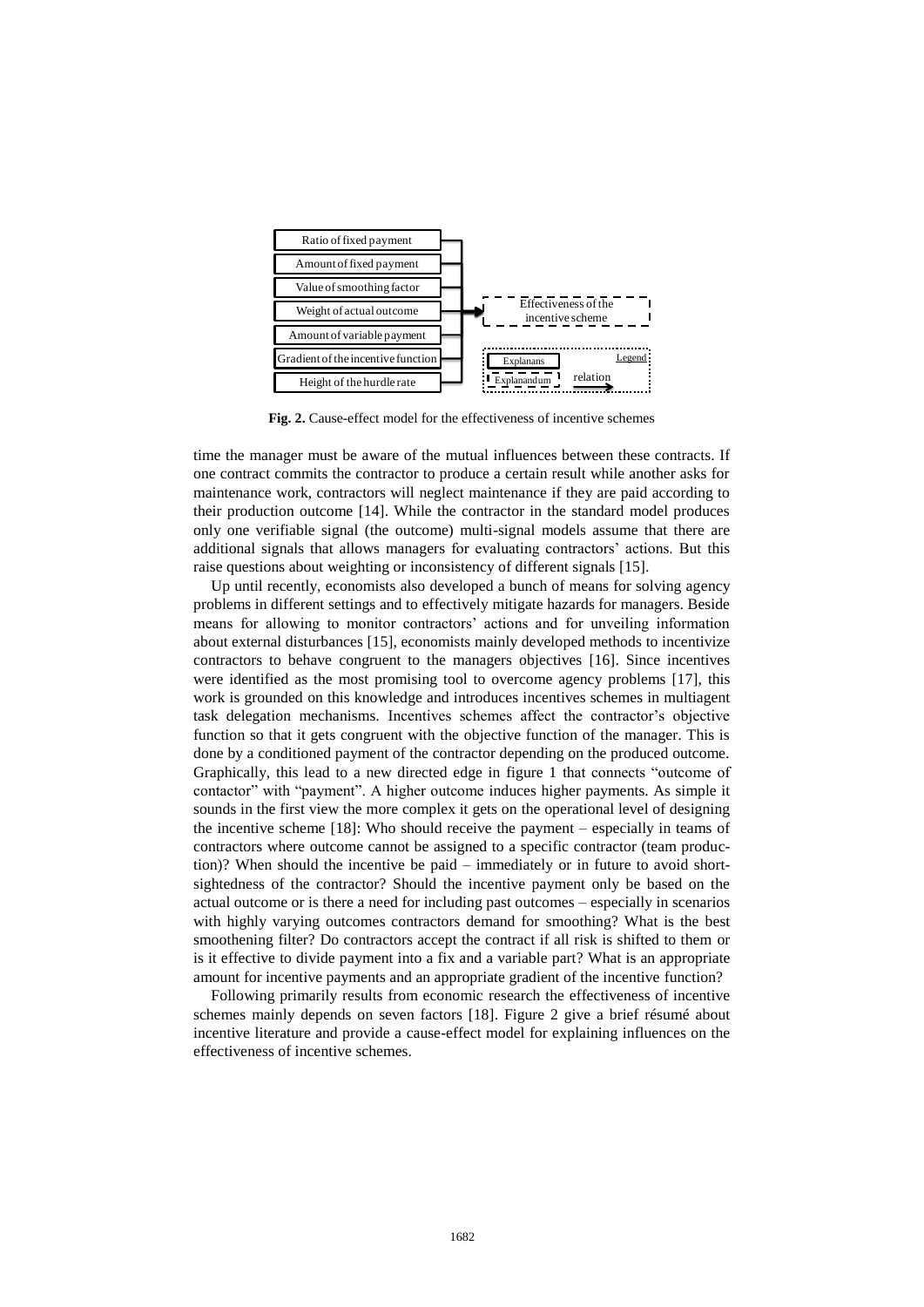#### **2.2 Task Delegation in Multiagent Systems**

Task delegation was one of the major concerns in multiagent research over the past decades. At an early stage, Bond and Gasser identified task allocation as one of the basic problems in distributed artificial intelligence (DAI) and outlined that the avoidance of uncertainty in results or completion is one of the bases for making allocation decisions [19]. With the contract net protocol a seminal pattern for task delegation was introduced into MAS research from the very beginning [2]. Research is mainly focused on the question to which agent a task should be delegated at best. Recent studies proposed a permanently increasing number of market mechanism including auction or negotiation protocols. However, as the principal concern these works suggest solutions for ex ante problems of delegation (selecting the best contractor) –  $ex$ post problems arising from the possibility of hidden actions are not in the scope of these approaches and are still an understudied field of research in the main outlets of the community like the AAMAS Journal and Proceedings.

Reflecting the importance of task delegation, Castelfranchi and Falcone suggested a theory of delegation for MAS from a plan-based view on the problem [1]. Although the authors analyzed possible conflicts between manager and contractor caused by a selfish exploitation of asymmetric distributed knowledge, they studiously avoided the whole body of knowledge in EAT dealing with that problem. This is even more surprising since Kraus made this theory accessible for DAI researcher two years earlier in a very comprehensive study [20]. Kraus figured out that in cases where one agent delegates tasks to selfish agents and the delegating agent faces a lack of information about the other agent(s), EAT provides a purposeful framework for task delegation problems in MAS based on incentive mechanisms.

Up to recently several studies are concerned with incentive contracting in MAS. From the viewpoint of mechanism design Shoham and Tanaka investigated the effect of incentives in a public goods game played by rational software agents. The authors show that an incentive mechanism can be established so that agents are willing to contribute to the provision of public goods although this is not individually rational without such an mechanism [21]. As the society in its whole is the delegator, a public goods game is not the standard case of task delegation. Cruz and Simaan studied a more characteristic delegation relationship between a team leader and the members of the team within a MAS. By introducing incentives in a standard leader-follower Stackelberg game, an equilibrium was implemented so that the strategies of the team members were in align with the global objectives of the team leader [22].

Dynamic scheduling of production is an often addressed problem by MAS researchers because inherent advantages of MAS tend to fit to the challenges of this application domain. After a task is delegated by a scheduling agent (manager) to a specific machine agent (contractor), the task might be late due to malicious behavior of the machine agent. Avoiding this hazard, Váncza and Márkus proposed an incentive mechanism for production scheduling based on in-process tardiness penalty [23]. By conducting simulation studies, the authors provide evidence that their penalty mechanism effectively solves the problem of not fulfilling commitments towards the customers due to delays caused by machine agents. Although Váncza and Márkus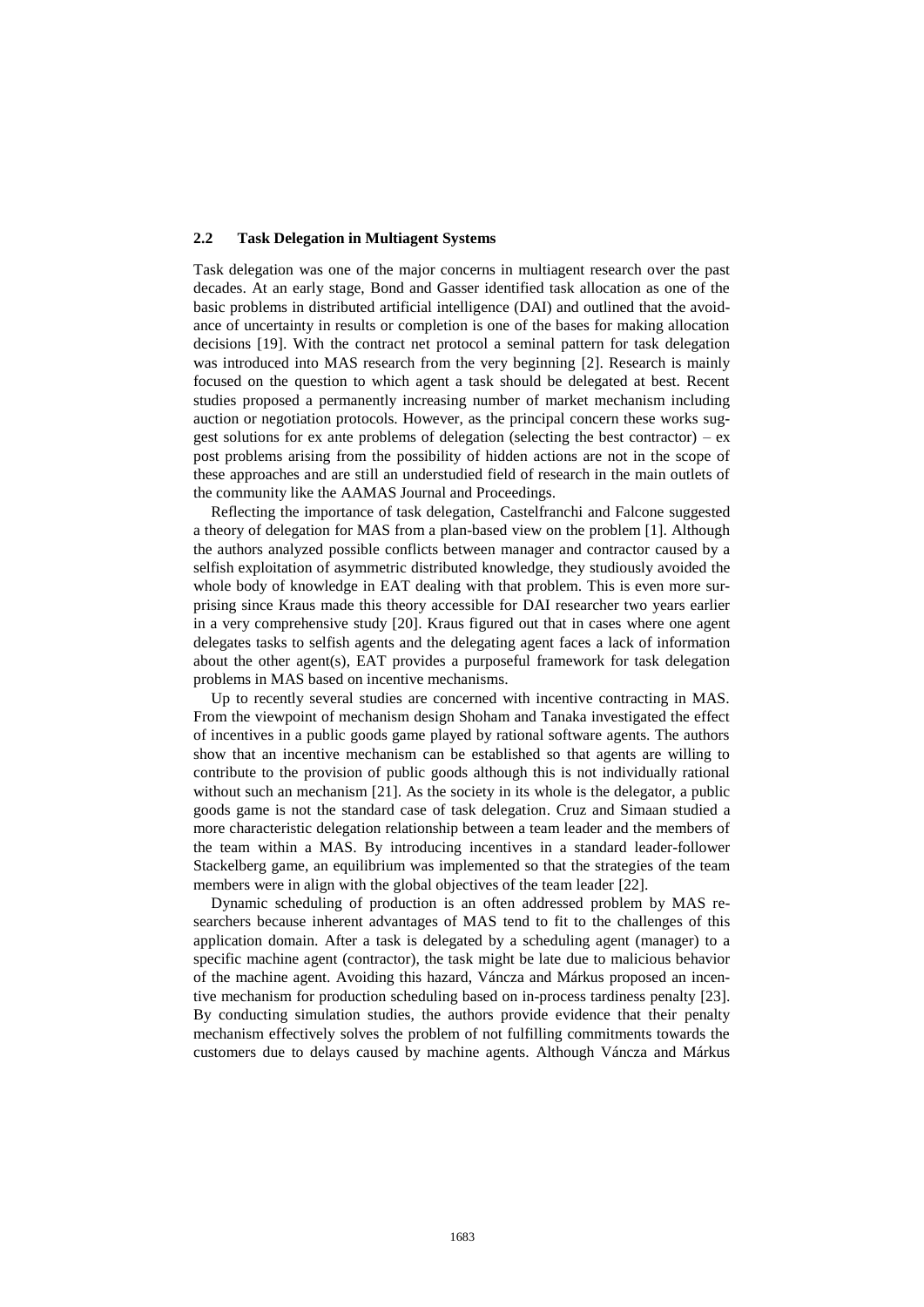employs several machine agents, it is not a model with multiple contractors in the sense of EAT since the machine agents are not related to each other and there are no additional problems that arise from multiple contractors.

Recent studies concerning multiagent task delegation more and more rely on the concepts similar with trust, reputation or compliance in social science. Braynov and Sandholm show that in electronic commerce where agents act as buyers and sellers, social welfare, the amount of trade, and the objective functions of agents can be maximized if seller's trust is equal to the trustworthiness of the buyer [24]. To achieve this equality, the authors define an incentive compatible bilateral contract in which agents truthfully report about their trustworthiness. Without being mentioned by the authors, this work strongly relates to the adverse selection problem in markets well known in economic literature and first reported by [25] in 1970. A slightly different approach is provided by Jurca and Faltings as they incentivize rational agent in open, distributed marketplaces to truthfully report about their reputation [26]. The simulation experiments show that defective behavior decreases about approx. 40% when agents are provided with incentives. Hermoso and Cardoso use learning concepts in incentive mechanism for the first time [27]. They show that over time an almost optimal incentive scheme evolves and contractors select the most reliable action. Hermoso and Cardoso do not consider additional problems that arise from the existence of multiple contractors. Thus, it is not a multiple contractor model in the sense of agency theory.

To sum up MAS literature, table 1 shows a classification of the research conducted by the MAS community in terms of agency theory. Therefore, the number of managers and contractors will be examined as well as the assignment of these roles to specific software agents. All works only consider models consisting of a single stage, one contract and one signal. They only differ in the number of participants and periods.

| Paper              | Participants | Manager           | Contractor       | Periods |
|--------------------|--------------|-------------------|------------------|---------|
| $[1]$              | 1:1          | delegator         | adopter          |         |
| [21]               | $1:$ many    | "the society"     | society member   | 1       |
| [22]               | $1:$ many    | team leader       | team member      | many    |
| [23]               | 1:1          | scheduler         | machine          | many    |
| $\lceil 24 \rceil$ | 1:1          | buyer             | seller           | 1       |
| $[26]$             | 1:1          | buyer             | seller           | 1       |
| [27]               | $1:$ many    | service requester | service provider | many    |

**Table 1.** Classification of task delegation relationships in MAS research

This paper is closely related to the developments in the field of incentive based task delegation in MAS literature as presented above and is also based on the body of knowledge of the EAT. The comprehensive work of [20] is an essential precursor. However, the proposed approaches of incentive based MAS research draws several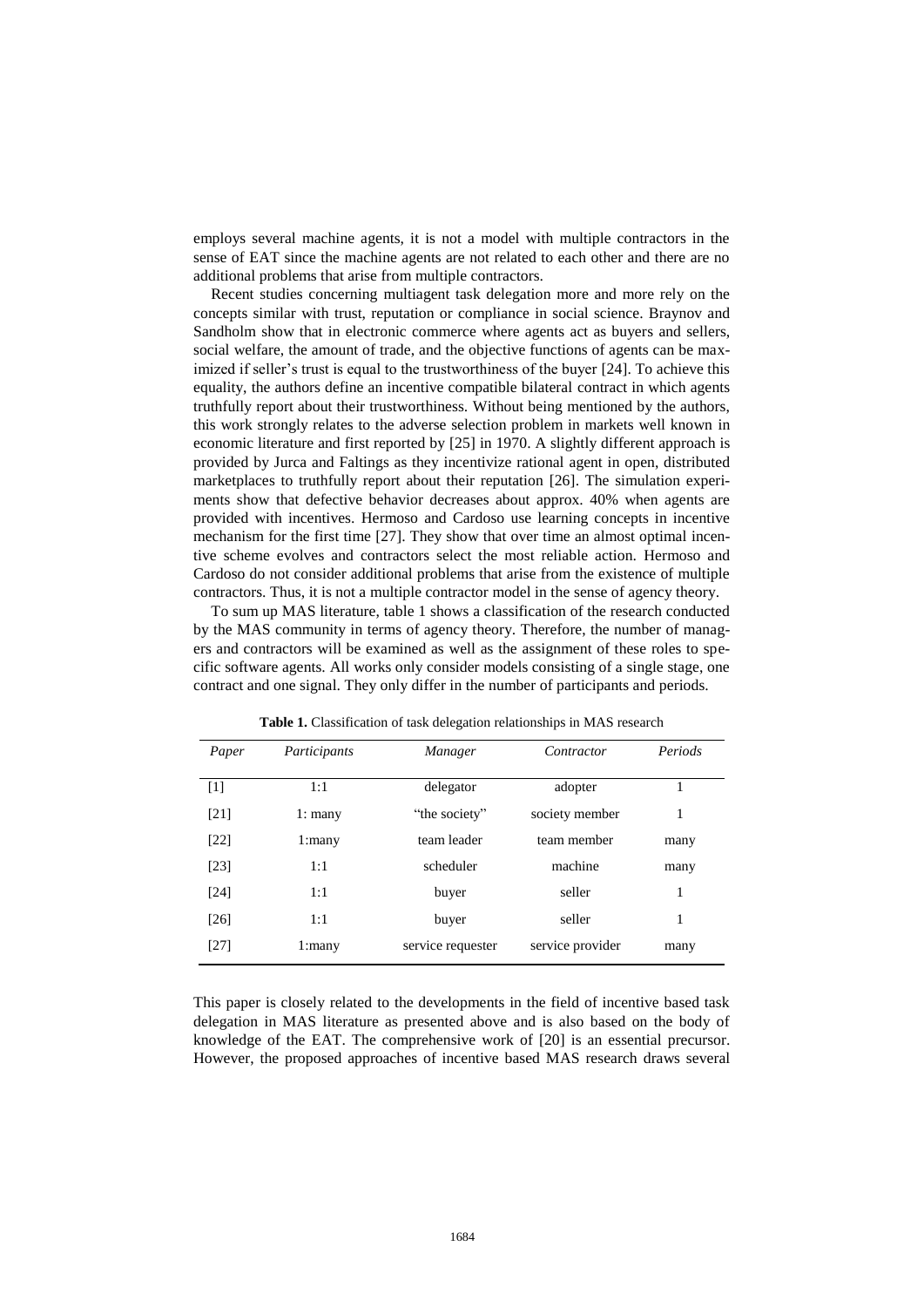concerns as they mainly consider 1:1-delegation relationships in a single period in time. Approaches considering a 1:many-relationship with more than one period can be found in [22, 27]. In [22] a standard leader-follower Stackelberg game was used to analyze the problem and to design a mechanism for solving it. But the model is missing stochastic to describe random external disturbances as a crucial element in delegation relationships. The same stands for [23]. The provided approach in this paper differs from existing research as it considers a 1:many-relationship lasting over more than one period and explicitly model stochastic influences during task completion.

# **3 Research Method**

The research is conducted by applying the design science methodology [8] to ensure rigor in design and evaluation. In design, it is ensured by grounding the artifact on proven cause-effect-models and feasible means from the agency theory. Design is furthermore led by well-established methods from system engineering and uses constructs as well as mathematical notations out of the agency theory. To obtain knowledge about the usefulness of the artifact in the appropriate environment scientifically, a simulation study is conducted to evaluate the task delegation mechanism.

The proposed artifact is applied to a MAS operating the on-site logistics of a road construction site during the earth works phase. Considering this, the experiment design consists of two models. The first represents the logistics system of the construction site with its processes and physical conditions while the second model contains the MAS including the task delegation mechanism. The parameterization of the logistics system model was done by using existing empirical data from real world construction sites regarding loading times, driving times etc. [28]. The calibration of the construction site logistics model was done by a specific scenario built up by domain experts to ensure rigor [29]. The model matches the values calculated in this scenario.

# **4 Incentive Compatible Task Delegation Mechanism**

#### **4.1 An Agency Model of Task Delegation in MAS**

A contractor  $i \in \mathbb{N}$  receives a task from the manager  $m$ . In order to fulfill the task, the contractor performs an action  $a_{i,t} \in A$  at a specific time  $t \in \mathbb{N}$ . Thus, A denotes the set of all possible actions of all contractors. Let  $e_{i,t}$  be the contractor's effort to perform the action at time  $t$  described as a bijective function  $e_{i,t}: A \to \mathbb{R}^{\geq 0}, a_{i,t} \mapsto e_{i,t}(a_{i,t})$ . The possibility of negative efforts is excluded. The payment of the manager to a contractor at a specific time is denoted as  $p_{i,t} \in \mathbb{R}^{\geq 0}$  and therefore negative payments (penalties) are excluded, too. Contractors possess an objective function that is partially differentiable, separable and strictly monotone.

$$
u_{i,t}: \mathbb{R}^{\geq 0} \times \mathbb{R}^{\geq 0} \to \mathbb{R}^2
$$
 (1)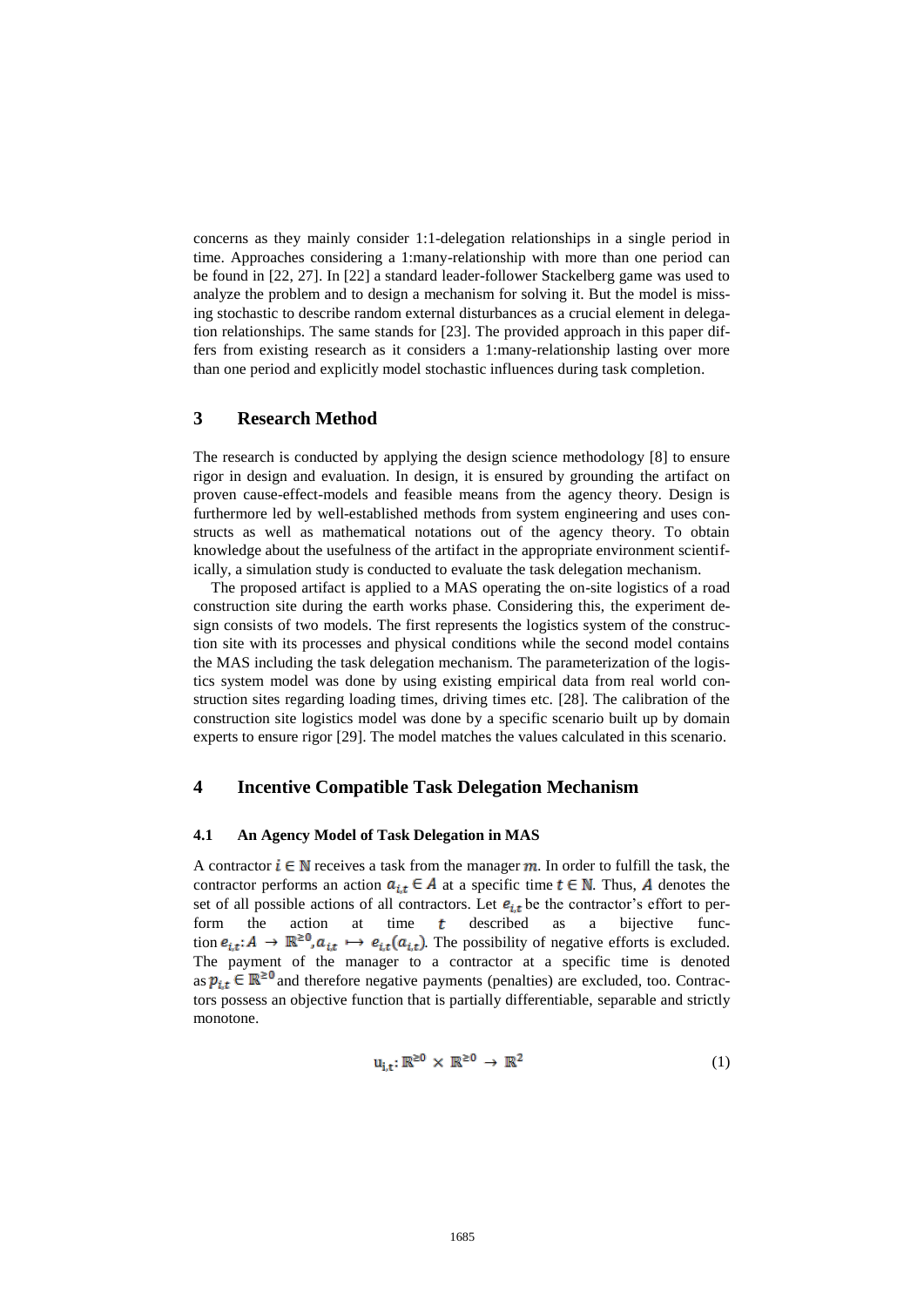$$
\left(p_{i,t},e_{i,t}(a_{i,t})\right) \mapsto u_{i,t}\left(p_{i,t},e_{i,t}(a_{i,t})\right) \tag{2}
$$

$$
u_{i,t}(p_{i,t},e_{i,t}(a_{i,t})) = u_{i,t}(p_{i,t}) + u_{i,t}(e_{i,t}(a_{i,t}))
$$
\n(3)

The assumption is that the first derivation with respect to the payment is positive  $(u_{i,t}^{p_{i,t}}>0)$  and the first derivation w.r.t. the effort is negative  $(u_{i,t}^{e_{i,t}}(a_{i,t})<0)$ . This means that the payment is judged as positive while the effort is judged as negative. If the second derivation w.r.t. the payment is positive (negative), the contractor is willing to take risks (is risk-averse). If the second derivation w.r.t. the effort is positive (negative), the contractor is eager to work (is work-averse). If the second derivations are equal to zero, the contractor is risk- neutral resp. work- neutral. The script denotes different values of the objective function but not different function rules. This reflects time consistency of preferences as it is assumed in EAT.

While performing the actions and by spending effort, the contractor produces an outcome  $o_{i,t} \in \mathbb{R}^{\geq 0}$ . Negative outcomes are excluded from the model. Outcomes are not only influenced by the actions but also by a stochastic external disturbance modeled by a conditional density and distribution function ("production function"  $f$ ).

$$
f: \mathbb{R}^{\geq 0} \times \mathbb{R}^{\geq 0} \to \mathbb{R}^2
$$
 (4)

$$
\left(o_{i,t}, e_{i,t}(a_{i,t})\right) \mapsto f\left(o_{i,t}|e_{i,t}(a_{i,t})\right) \tag{5}
$$

$$
\forall e_{i,t}(a_{i,t}) : \int_0^\infty f\Big(o_{i,t}|e_{i,t}(a_{i,t})\Big)dt = 1 \tag{6}
$$

$$
\forall e_{i,t}(a_{i,t}) : F\left(o_{i,t}|e_{i,t}(a_{i,t})\right) = \int_0^\infty f\left(o_{i,t}|e_{i,t}(a_{i,t})\right)dt\tag{7}
$$

The monotone likelihood ratio property is valid: Let  $e_i^{\frac{1}{2}, \frac{2}{2}, \dots, \infty}(\cdot)$  be different effort levels resulting from different actions a contractors carries out. It holds that  $e_{i,t}^2(\cdot) > \cdots > e_{i,t}^{\infty}(\cdot)$  so it can be derived that  $F\left(o_{i,t} | e_{i,t}^1(\cdot)\right) \geq F\left(o_{i,t} | e_{i,t}^2(\cdot)\right) \geq \cdots \geq$  $F(o_{i,t}|e_{i,t}^{\infty}(\cdot))$  what leads to a first order stochastic dominance. It is further assumed that there exist only strictly positive possibilities:  $\forall e_{i,t}(\cdot), o_{i,t}$ ;  $f(o_{i,t}|e_{i,t}(a_{i,t})) > 0$ . This ensures that every outcome is reachable at every effort level and the manager cannot infer from outcomes that a specific effort level was chosen by the contractor. This, contractors choose their actions by maximizing the objective function:

$$
a_{i,t} \in \arg\max_{a_{i,t} \in A} u_{i,t} \left( p_{i,t}, e_{i,t} \left( a_{i,t} \right) \right) \tag{8}
$$

If payment  $p_{i,t}$  is fixed, the contractor is only able to reduce effort by choosing the appropriate action in order to maximize the objective function. Because of the monotone likelihood ratio property this will raise the probability of a lower outcome. Let

$$
o_t^m = \sum_{i=1}^n \int_0^\infty f\left(o_{i,t} | e_{i,t}(a_{i,t})\right) dt
$$
\n(9)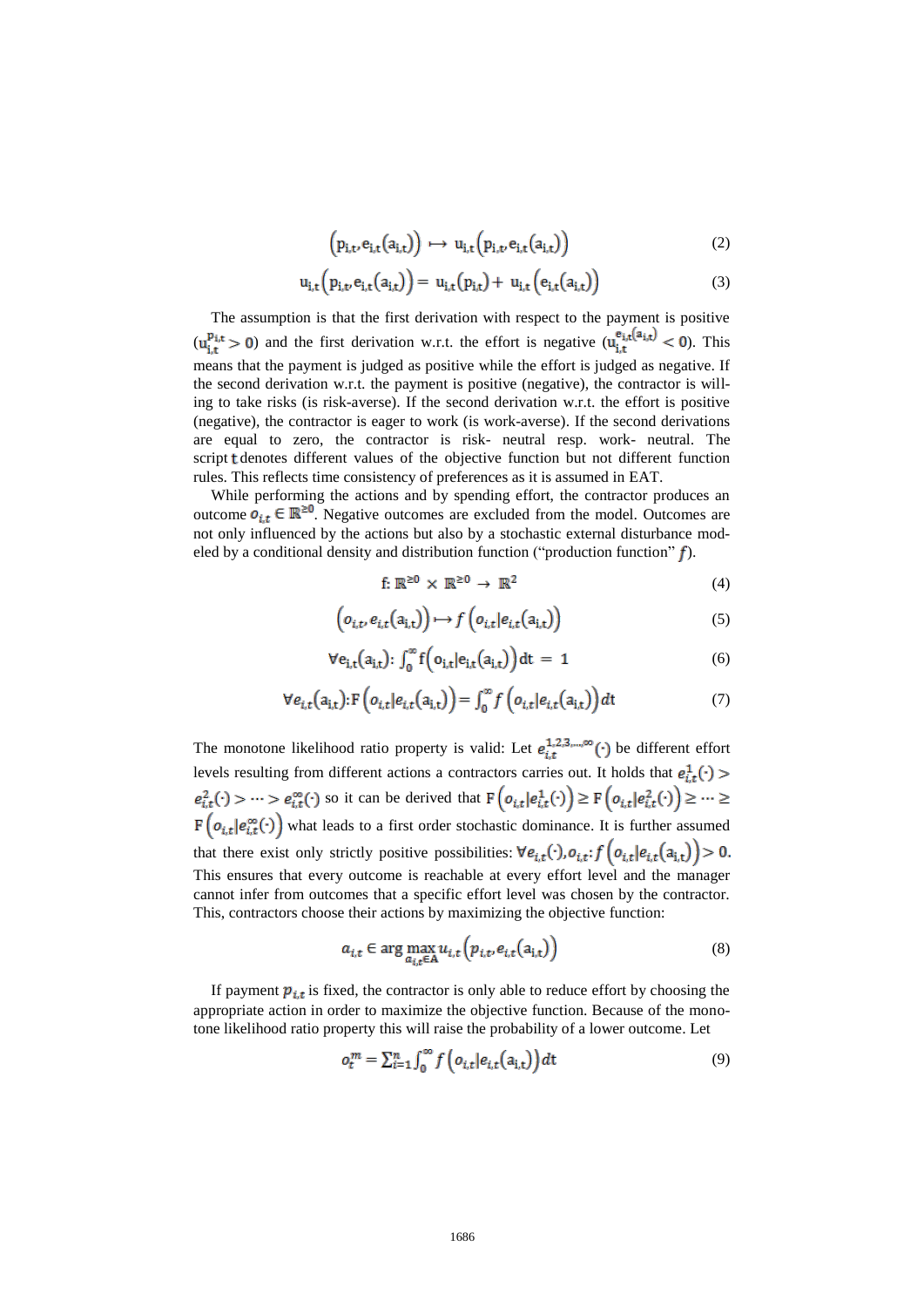be the overall outcome for the manager received from all  $n \in \mathbb{N}$  relationships and let

$$
p_t^m = \sum_{i=1}^n p_{i,t} \tag{10}
$$

denote the overall payment to all contractors of the manager. Then the manager's objective function can be denoted as

$$
v_t: \mathbb{R}^{\geq 0} \times \mathbb{R}^{\geq 0} \to \mathbb{R}^2
$$
 (11)

$$
(o_t^m, p_t^m) \mapsto v_t(o_t^m, p_t^m) \tag{12}
$$

$$
v_t(o_t^m - p_t^m) = v_t(o_t^m) - v_t(p_t^m)
$$
\n(13)

If it is assumed that the manager is risk-averse, then  $v'_t(o_t^m - p_t^m) > 0$  and  $v_t''(\rho_t^m - p_t^m)$  < 0 holds. Again, the subscript t describes different values of the manager's objective function at different times and not different function rules what implies the common assumption of time-stable preferences. The manager's maximization problem is formulated by max  $v_t$  ( $o_t^m - p_t^m$ ). Since  $o_t^m$  is beyond the manager's sphere of influence, the only possibility is to vary  $p_t^m$  by adjusting the payment rules. As incentive compatible payments were chosen as the solution for the hidden action problem in task delegation, the design of these payment rules is the core of the presented approach and will be described in the subsequent section.

#### **4.2 A Novell Incentive Compatible Task Delegation Mechanism for MAS**

Let a payment rule be denoted as a mathematical function that maps a set of payment function parameter  $y \in Y \subset \mathbb{R}$  and the smoothed assessment basis  $o_{i,t}^*$  for the incentive payment onto a real number greater or equal zero. Thus,  $p_{i,t}$  can be reformulated as  $p_{i,t}: Y \to \mathbb{R}^{\geq 0}$  with  $(y_1, y_2, ..., y_{j \in \mathbb{N}}, o_{i,t}^*) \mapsto p_{i,t}(y_1, y_2, ..., y_{j \in \mathbb{N}}, o_{i,t}^*)$ . Seven factors influencing the efficacy of an incentive scheme can be derived from economic theory (see figure 2). Therefore, the set  $Y$  consists of seven elements as shown in table 2. Since outcome is produced by a team of contractors, it is assumed that the manager receives an additional signal that allows for identifying the contribution of a single contractor to the overall outcome. Therefore, a contractor's smoothed output  $o_{it}^*$  is the assessment basis for the incentive payment to this contractor.

**Table 2.** Parameter of the payment function

| Parameter | Description                                    | Domain                     |
|-----------|------------------------------------------------|----------------------------|
| $y_1$     | Ratio of fixed payment                         | $[0,1] \subset \mathbb{R}$ |
| $y_{2}$   | Amount of fixed payment                        | $\mathbb{R}^{\geq 0}$      |
| $y_3$     | Value of smoothing factor                      | N                          |
| $y_4$     | Weight of actual outcome                       | $[0,1] \subset \mathbb{R}$ |
| $y_{5}$   | Amount of variable payment per unit of outcome | $\bar{R} \geq 0$           |
| $y_{6}$   | Gradient of the incentive function             | $_{\mathbb{R}}$            |
|           | Height of the hurdle rate                      | $\mathbb R$                |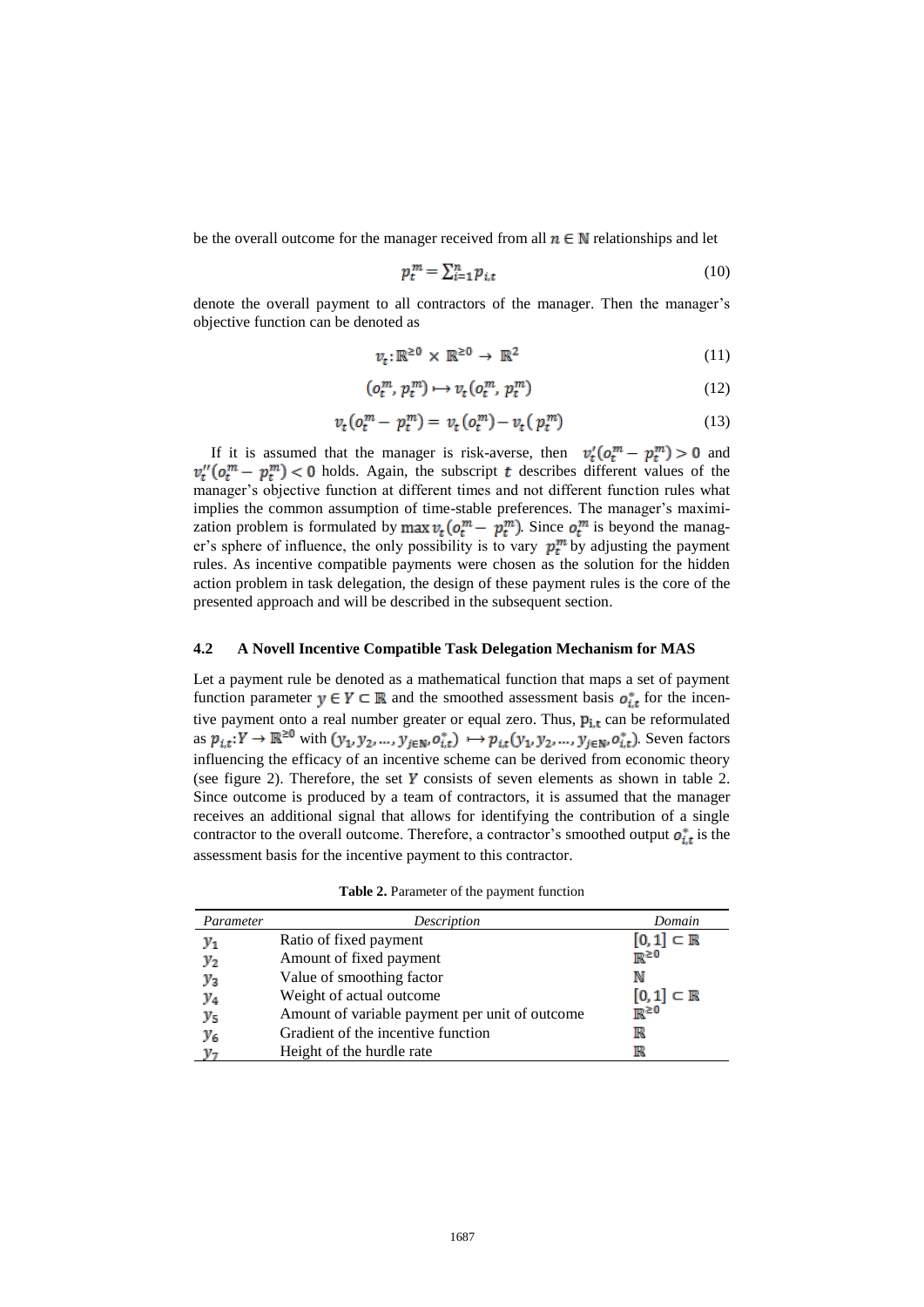Regarding to the suggestions of EAT, the newly provided payment function contains a fixed and a variable part and the assessment basis is exponentially smoothed. The variable part will only be paid if the assessment basis exceeds a certain hurdle rate. Bringing all together, the payment scheme is defined as

$$
o_{i,t}^* = y_4 o_{i,t} + (1 - y_4) \frac{1}{y_3} \sum_{z=1}^{y_3} o_{i,t-z}
$$
 (14)

$$
p_{i,t}(y_1, y_2, \dots, y_7, o_{i,t}^*) = \begin{cases} y_1 y_2 + (1 - y_1) y_5 o_{i,t}^* & \text{if } o_{i,t}^* > y_7\\ y_1 y_2 & \text{if } o_{i,t}^* \le y_7 \end{cases}
$$
(15)

#### **4.3 Incentive Compatibility and Participation Constraint**

By relating the payment of the contractor to the outcome the contractor's decision problem is expanded to a decision problem with an expected value of the objective function and needs to be reformulated as

$$
a_{i,t} \in \arg\max_{a_{i,t} \in A} \int_0^\infty u_{i,t} \left( p_{i,t} \left( y_{1,\ldots,7}, o_{i,t}^* \right), e_{i,t} \left( a_{i,t} \right) \right) \cdot f \left( o_{i,t} | e_{i,t} \left( a_{i,t} \right) \right) dt \tag{16}
$$

This decision problem is denoted as incentive compatible within the EAT [30]. Considering a reservation value  $r_i \in \mathbb{R}$  the contractor holds with or without taking part in the delegation relationship, the contractor will participate if

$$
\forall a_{i,t}, o_{i,t} : \int_0^\infty u_{i,t} \left( p_{i,t} (y_{1,\dots,7}, o_{i,t}^*) , e_{i,t} (a_{i,t}) \right) \cdot f \left( o_{i,t} | e_{i,t} (a_{i,t}) \right) dt \ge r_i \tag{17}
$$

#### **4.4 Technical specification**

The technical specification is informed by the FIPA Contract Net Interaction Protocol Specification (FCNIP) [31]. As shown in figure 3 on the next page the FCNIP is extended by three more internal steps and one more interaction to match the requirements of the proposed incentive compatible task delegation mechanism.

The call for proposal (cfp) contains a description of the task that needs to be fulfilled and in addition the payment rule according to formula (15). By calculating the participation constraint (formula (17)) the contractor decides whether to refuse the call or to submit a proposal in order to adopt the task. This is slightly different to the FCNIP in which the cfp contains the question about the amount of compensation the manager must provide so that the contractor adopts the task – but this is due to the different perspectives. While the FCNIP focuses on finding the best (e.g. cheapest) contractor, the artifact at hand focus on the ex post-problem of proposing an incentive compatible task delegation to an already identified contractor. Thus, if a proposal is submitted the contractor accepts the payment rule and the manager do not have any reason for rejecting the proposal. However, this possibility still remains in the specification to allow reconsiderations. After accepting the proposal the task is delegated to the contractor. For performing the task, the contractor chose the action according to the decision problem formulated in (16). Then the contractor performs the action,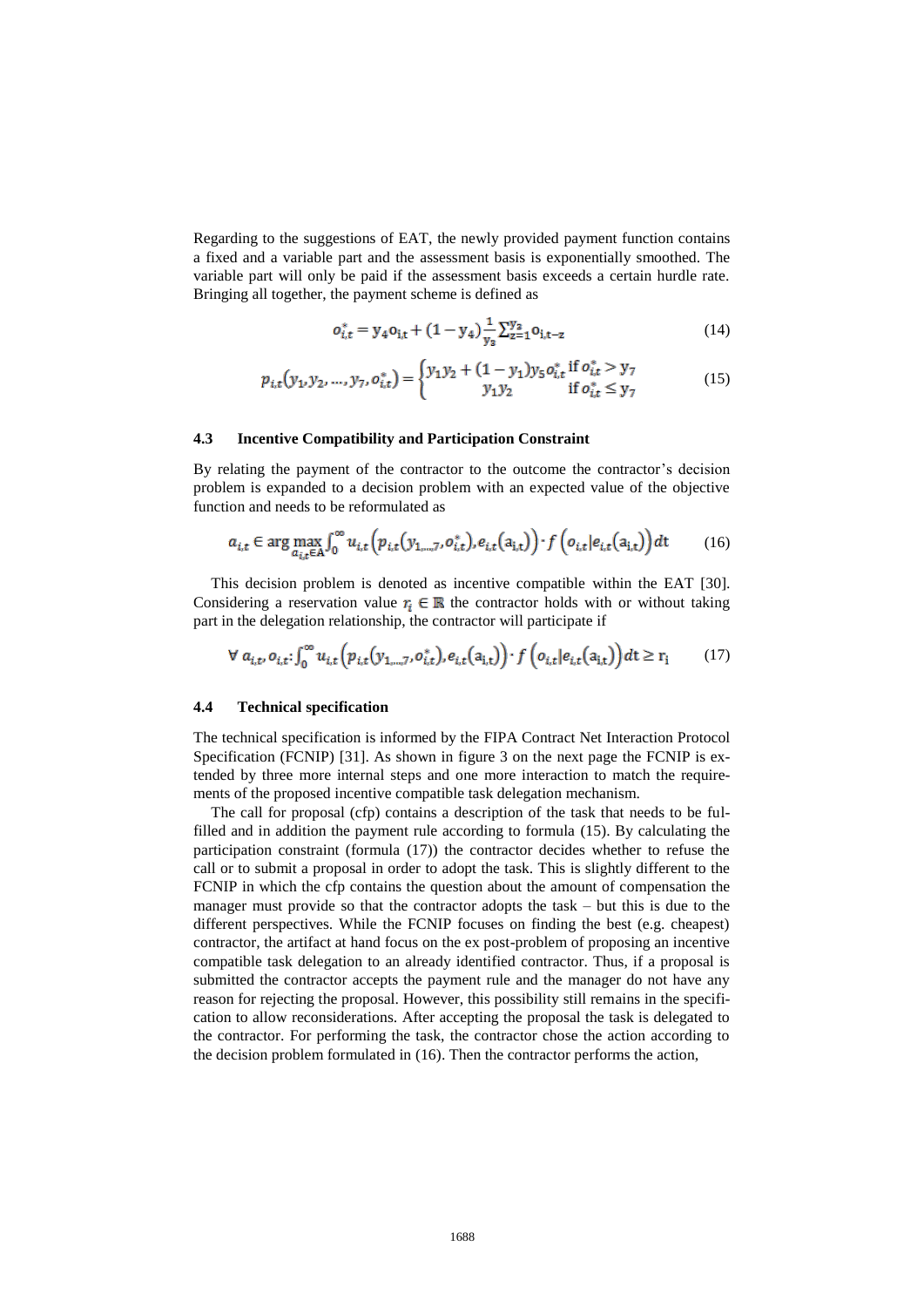

**Fig. 3.** Technical specification

realizes the external disturbances and produces the outcome. Subsequently, the manager is informed about the amount of outcome. The manager now calculates the payment according to the outcome and sends the payment to the contractor.

# **5 Evaluation**

#### **5.1 Experimental Setup**

To provide evidence for the purposefulness of the artifact it was applied in a simulated environment in which the MAS operates the on-site logistics of a road construction site during the earth works phase. The MAS consists of a dispatcher agent (the manager) that delegates transportation tasks to truck agents (the contractors) that produce outcomes by driving to different loading and unloading places on their own decisions in accordance to times for driving, loading, unloading, and waiting and excavators' loading performances. The causal chain between increasing the outcome by increasing payments is explained by formulas (3), (7), and (16). The physical model of the site contains a transportation road network modeled as a graph and waiting queues at loading and unloading places. Variations in loading and unloading performances were modeled as beta distributions based on empirical evidences. The implementation was validated against a specific scenario build up by domain experts and it was tested by code walkthroughs performed by two mutually independent PhD students.

Table 3 shows the simulation plan. The amount of fixed payment  $(y_2)$  is in the interval of  $[0, 1.2]$   $\epsilon$ /minute. That reflects common rental prices for trucks including drivers in Germany. At its maximum the smoothing factor is 480. Since each tick simulates one real time minute, the outcomes of the whole day (8h\*60m) are incorporated at maximum. The gradient of the incentive function is between 0.1 and 2.0 and is therefore exponential or linear. The interval of the hurdle rate is determined by the performances of the machines that were chosen for the simulation.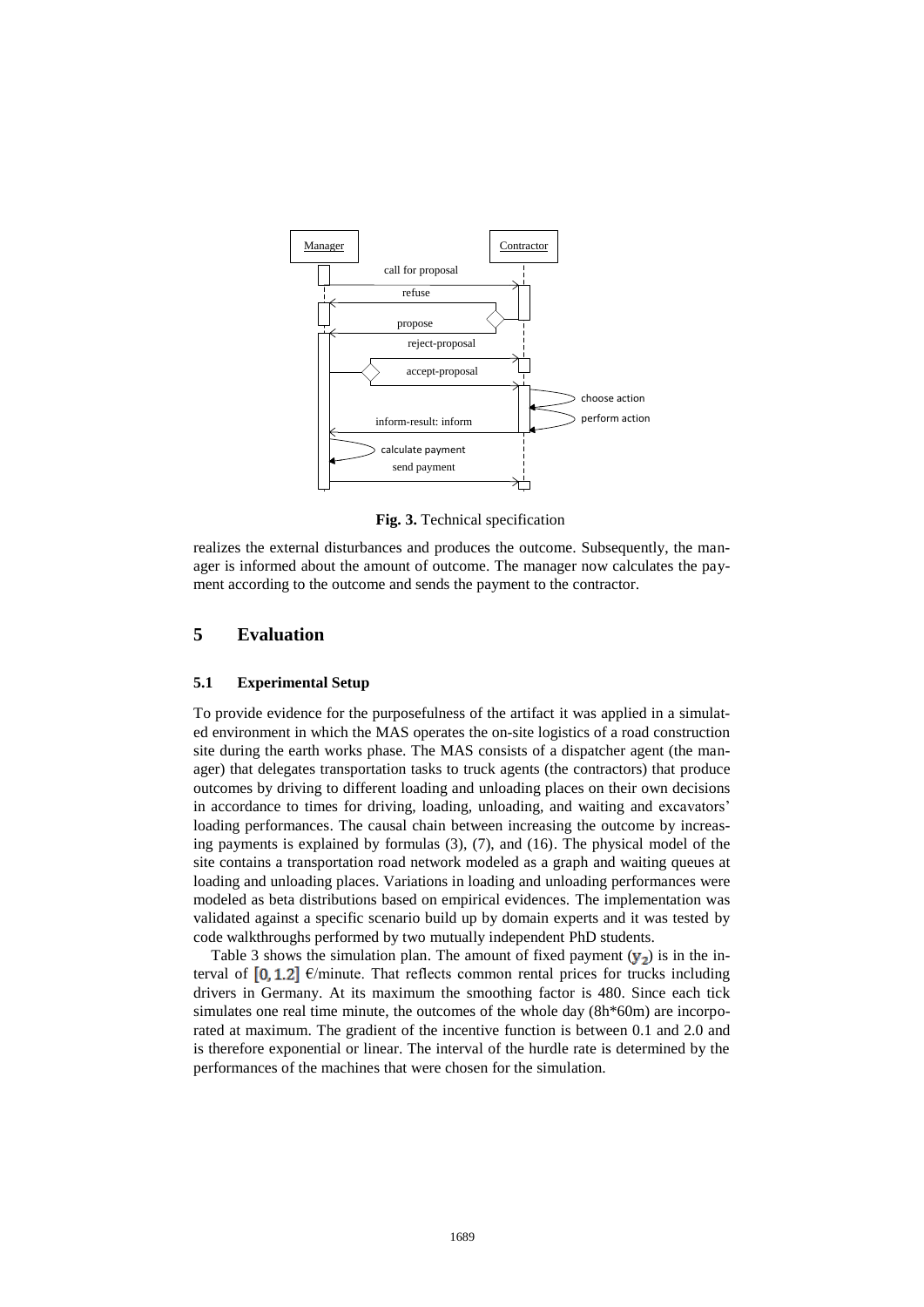**Table 3.** Simulation plan

| <i>Characteristic</i> | Description                                                                                                                   |  |  |  |
|-----------------------|-------------------------------------------------------------------------------------------------------------------------------|--|--|--|
| Explanandum           | Amount of soil being transported (outcome for manager)                                                                        |  |  |  |
| Explanantia           | $y_{17}$                                                                                                                      |  |  |  |
| Interval              | $y_{1,4}$ see table 2; $y_2 \in [0,1.2]$ ; $y_3 \in [1,480]$ ; $y_5 \in [0.1,1]$ ;<br>$y_6 \in [0.1, 2]$ ; $y_7 \in [0.3, 7]$ |  |  |  |
| Step                  | $y_{1.4,5,6,7}$ : 0.1; $y_2$ : 0.1; $y_3$ : 6; 1,000 combinations randomly chosen                                             |  |  |  |
| Duration              | 480 ticks per run                                                                                                             |  |  |  |
| Runs                  | 100 runs (allows evidence at a level of significance of 0.9999 and<br>a random error of $0.01$ )                              |  |  |  |

### **5.2 Results**

The simulation experiment was conducted with and without the proposed artifact. Figure 4 and table 4 gives a descriptive overview of the results – numbers in braces describe the baseline case without the artifact. As one can see, using the task delegation mechanism lead to an increase of the outcome of the manager. Analyzing the influences of the parameter of the payment function on the outcome, a multiple correlation analysis shows a correlation of 0.4018 what provides evidence for a medium joint influence of all parameter in their combination.



<span id="page-12-0"></span>The negative spikes in [Fig. 4](#page-12-0) are caused by the stochastic effects in the physical model of the site as they occur in reality, too. To analyze the influence of a single parameter on the outcome, the correlation coefficients were analyzed pair wise in table 5.

| <b>Table 5. Correlations</b> |  |  |  |
|------------------------------|--|--|--|
|------------------------------|--|--|--|

| Correlation of |        |                |       |       |        |        |
|----------------|--------|----------------|-------|-------|--------|--------|
| with outcome   | -0.039 | $-0.045$ 0.157 | 0.015 | 0.032 | -0.039 | -0.307 |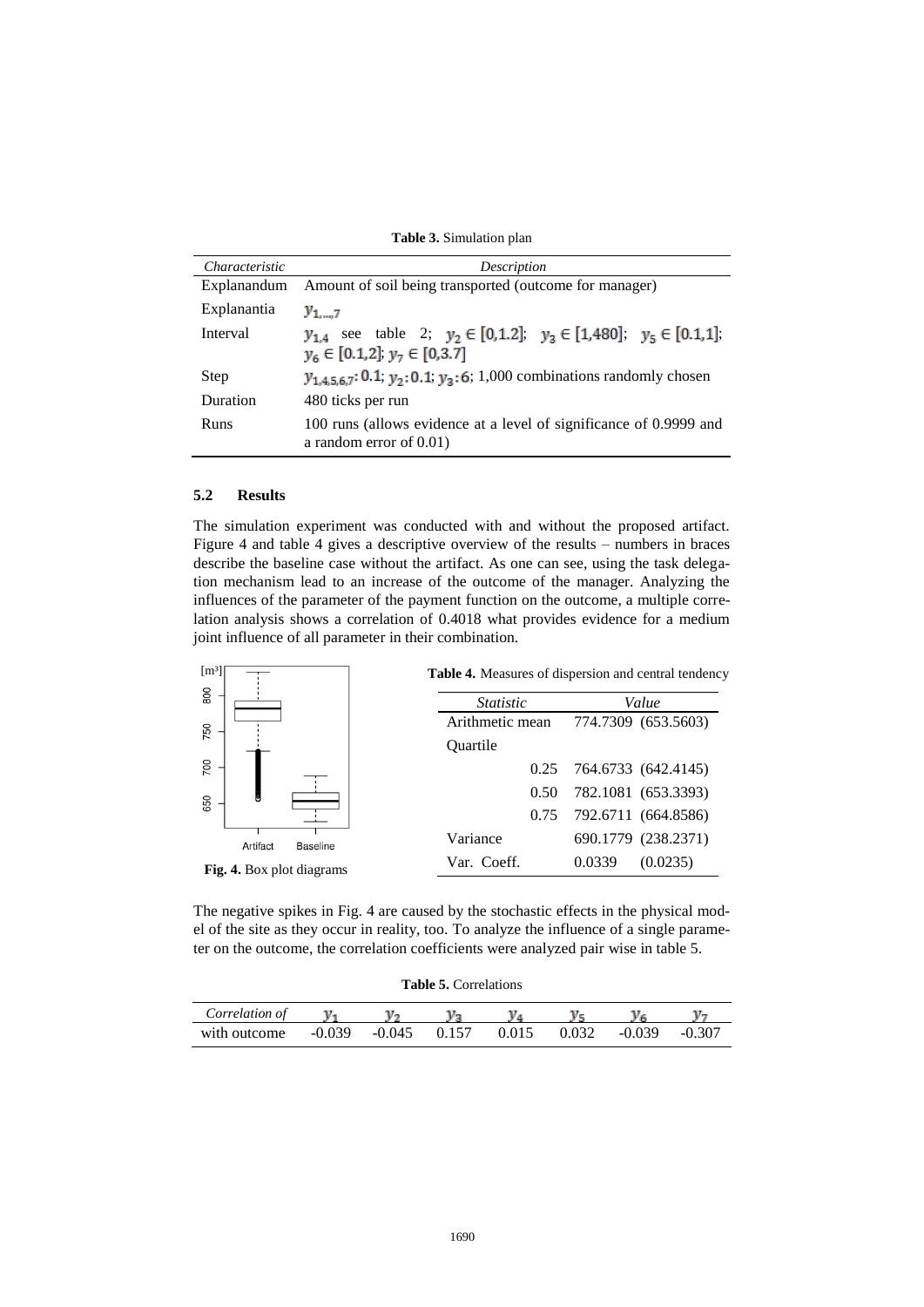As table 5 shows, the ratio of fixed payment  $(y_1)$  as well as the amount of fixed payment  $(y_2)$  are negatively correlated with the outcome. This also stands for the gradient of the incentive function  $(y_6)$  and the hurdle rate  $(y_7)$ . The value of the smoothening factor  $(y_3)$ , the weight of the actual outcome  $(y_4)$  and the amount of variable payment  $(y_5)$  are positively correlated with the outcome.

#### **5.3 Discussion**

Introducing the provided incentive based task delegation mechanism into the simulated multiagent system lead to an increase of the average outcomes for the manager. As the boxplot diagram in figure 4 demonstrates, the use of the artifact also leads to negative spikes – but the lowest value in the experiment using the artifact was higher than the average value of outcomes in the experiment without the artifact. Results also show that the variance of the outcomes as well as the coefficient of variance is increasing. This means that managers will receive higher outcomes on the one hand but also face a higher volatility on the other hand. Since risk neutrality of managers was assumed, the only criterion is the maximization of the outcome.

The multiple correlation of 0.4018 provides evidence for a positive but medium joint influence of all design parameter of the mechanism. Furthermore, the simulation experiment only leads to weak or very weak correlations of the design parameter. This is due to the characteristics of the chosen experimental setting. Earth works suffers from a high influence of stochastic processes on the outcomes. As the simulation was grounded on empirical evidences from real world construction sites, the high impact of random components was transferred into the experiment. So, results show a positive effect of the artifact but stochastic influences still plays an important role.

Regarding the question about how a task delegation mechanism in multiagent systems has to be designed in order to maximize the manager's outcomes, the correlations of the design parameter with the outcome provide advices for system engineering. First, if a fixed payment is offered, the amount should be low – raising the amount of variable payment will lead to higher outcomes. But results indicate that a completely variable payment is not efficient at all. The first 100 results with the highest outcome were achieved at an average ratio of fixed payment of 0.496. Thus a halfand-half payment is advisable. Hurdle rates are means to challenge contractors to raise effort in order to exceed the hurdle. But the higher the hurdle, the more exhausting it gets. If hurdles are only achievable at a prohibitively high effort, contractors will not provide any additional effort. Thus, hurdles have to be kept low. The first 100 results with the highest outcome advice to set the hurdle rates at about 33% of the outcome that can be achieved at maximum effort.

# **6 Conclusion**

This paper presents an incentive based task delegation mechanism grounded on the EAT which is by so far understudied in the field of multiagent systems research. There are two main results of this work. First, the results of the simulation provide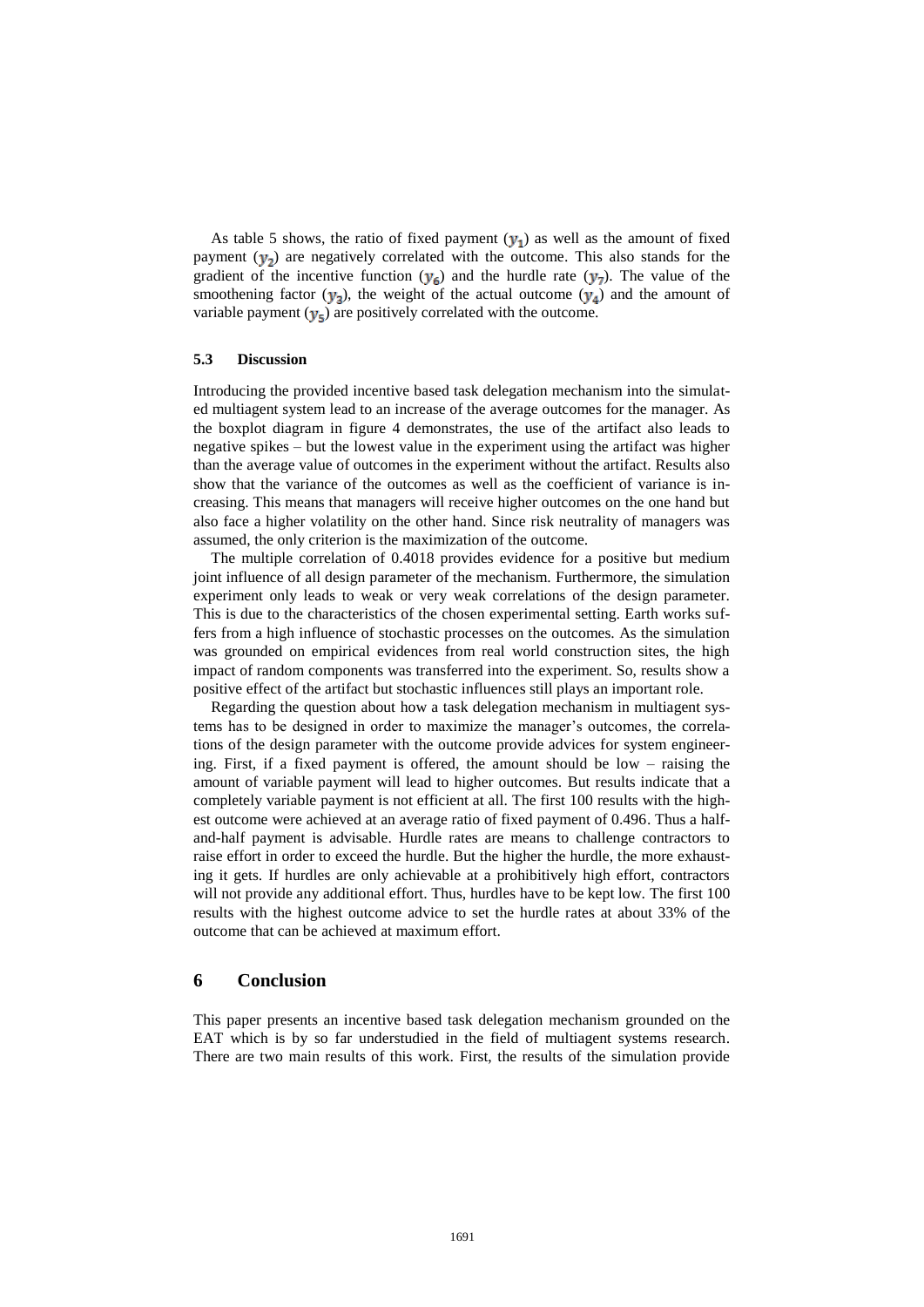evidence for the feasibility and efficacy of the provided artifact in order to maximize outcomes for task delegating agents by aligning the objective functions of managers and contractors. Second, the conducted simulation experiment provides advices for multiagent system engineers for designing incentive compatible task delegation mechanisms. Results indicate that contractors should be paid fixed and variable with a ratio of about [fifty-fifty.](http://dict.leo.org/ende/index_de.html#/search=fifty-fifty&searchLoc=0&resultOrder=basic&multiwordShowSingle=on) Hurdle rates are efficient at about 33% of the outcome that can be achieved at maximum effort. The amount of fixed payment is less important than the amount of variable payment. The findings are in line with prior results in the field of agency theory and MAS research as they also provide evidence for the efficacy of incentive based mechanisms in delegation relationships. But this work differs from existing MAS research as it considers a 1:many-relationship lasting over more than one period and explicitly model stochastic influences during task completion.

This research could be extended in expanding the underlying agency model. This can be done in several ways as the state of the art suggests. Agency theory provides numerous variants of models to explain and to design different delegation relationships. As the research in this field is mainly based on mathematical methods, models are often expanded in only one or two directions like shifting from one to more agents or shifting from one to more periods. Using multiagent systems and computer simulations, even complex models will stay analyzable.

**Acknowledgements.** This work has been supported by the projects AutoBauLog (01MA09011, autobaulog.de, "Autonomics: Autonomous, simulation-based systems for small and medium-sized enterprises", autonomik.de) and SmartSite (01MA13002, smartsite-project.de, "Autonomics for Industry 4.0", autonomik40.de) funded by the German Federal Ministry for Economic Affairs and Energy.

# **References**

- 1. Castelfranchi, C., Falcone, R.: Towards a theory of delegation for agent-based systems. Rob. Auton. Syst. 24, 141–157 (1998).
- 2. Smith, R.G., Davis, R.: Frameworks for cooperation in distributed problem solving. Syst. Man Cybern. IEEE Trans. 11, 61–70 (1981).
- 3. Huynh, T.D., Jennings, N.R., Shadbolt, N.R.: An integrated trust and reputation model for open multi-agent systems. Auton. Agent. Multi. Agent. Syst. 13, 119–154 (2006).
- 4. Emele, C.D., Norman, T.J., Şensoy, M., Parsons, S.: Learning strategies for task delegation in norm-governed environments. Auton. Agent. Multi. Agent. Syst. 25, 499– 525 (2012).
- 5. Horling, B., Lesser, V.: Using quantitative models to search for appropriate organizational designs. Auton. Agent. Multi. Agent. Syst. 16, 95–149 (2008).
- 6. Ross, S.A.: The Economic Theory of Agency: The Principal's Problem. Am. Econ. Rev. 63, 134–139 (1973).
- 7. Holmström, B.: Moral Hazard in Teams. Bell J. Econ. 13, 324–340 (1982).
- 8. Hevner, A.R., March, S.T., Park, J., Ram, S.: Design science in information systems research. Mis Q. 28, 75–105 (2004).